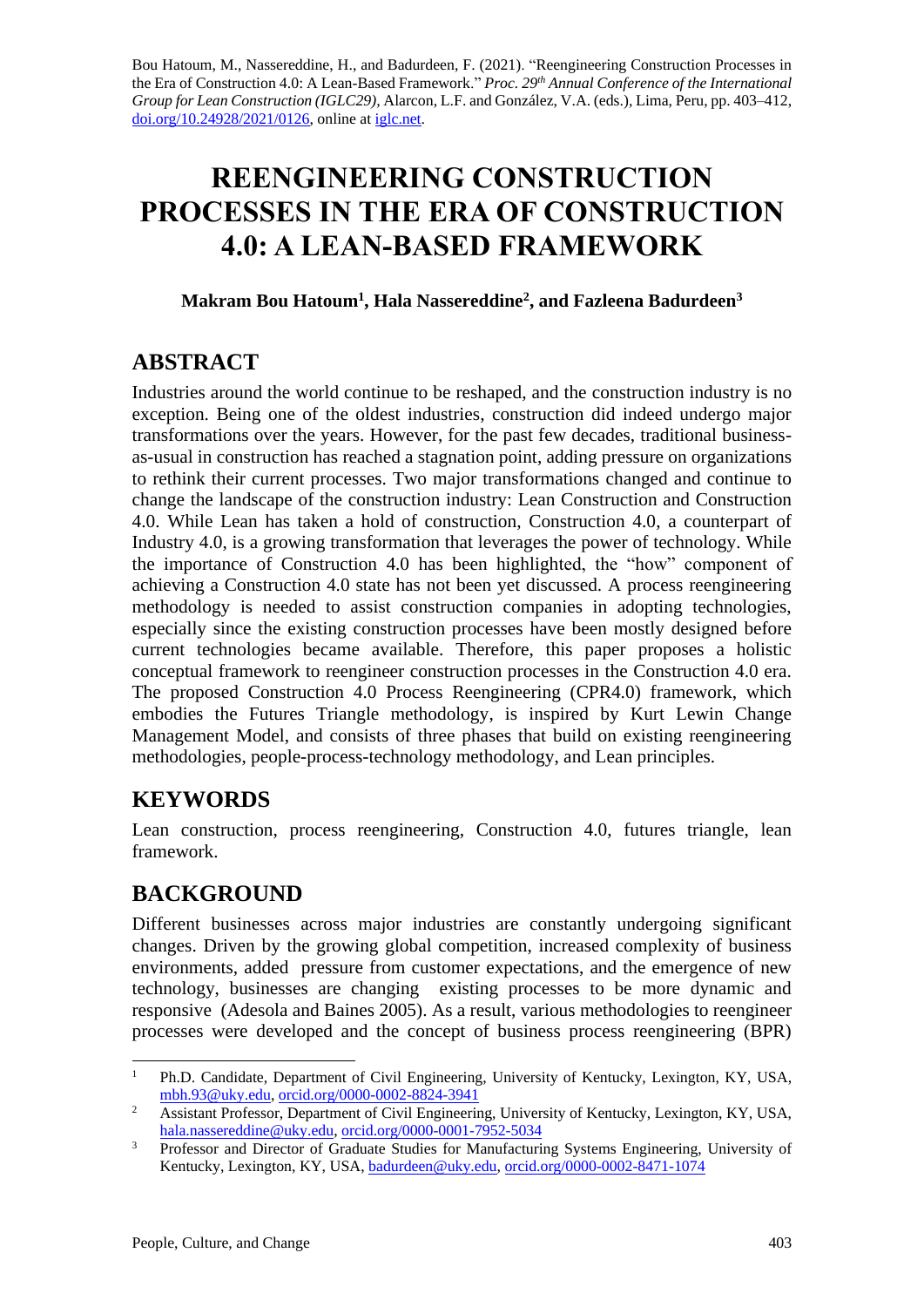emerged. BPR is defined as "the fundamental rethinking and radical redesign of business processes to achieve dramatic improvements in critical, contemporary measures of performance, such as cost, quality, service, and speed" (Hammer and Champy 2009). The major phases of BPR can be summarized in a five-step-continuous-improvement-like cycle: (1) *Initiation* of the reengineering or improvement process, (2) *Diagnosis* through analyzing the current state and finding areas of improvement, (3) *Design* of the future state, (4) *Implementation* of the future state, and finally (5) *Evaluation* and continuous assessment of the new process (Adesola and Baines 2005; Widodo et al. 2020).

The construction industry is no exception to the array of industries and businesses that are constantly facing a dynamic environment. It has been well documented that the traditional business-as-usual in the construction industry has reached a stagnation point – there is a pressing need to increase productivity, improve project performance, address the labor shortage, reduce fragmentation, introduce standardization, address resistance to change, and increase collaboration (Barbosa et al. 2017; Bou Hatoum and Nassereddine 2020; Lau et al. 2019; Mellado and Lou 2020; Nassereddine 2019; Sawhney et al. 2020a). Such needs provide a call for action, leading academicians and practitioners to examine other industries for opportunities to innovate for the construction industry. One industry that has been considered the treasure trove of innovation for construction is manufacturing. Two of the major transformations that have taken hold in manufacturing, namely "Lean" and "Industry 4.0", have been examined and have shown great promise in the construction industry. Consequently, the terms "Lean Construction" and "Construction 4.0" emerged in the construction body of knowledge.

Lean construction emerged as a new concept in the mid-1990s that introduced a novel theory-based approach to the construction industry with a kit of tools and methods adopted from Toyota's Lean production (Koskela et al. 2002). Lean construction is also a "respect- and relationship-oriented production management-based approach to project delivery" which changes the traditional of way of designing, building, supplying, and delivering construction projects (Seed 2015). While Lean challenges the traditional management practices, the recent Construction 4.0 transformation leverages the power of technology. Modeled after Industry 4.0 (or the fourth industrial revolution), Construction 4.0 is inspired by the convergence of trends and technologies to plan, design, deliver, and operate projects more effectively and efficiently (Sawhney et al. 2020b). The European Construction Industry Federation (FIEC) defines Construction 4.0 as a "significant transformation for the construction industry which includes revolutionary approaches such as digitalization and automation" (FIEC 2020). Construction 4.0 has four major design principles: (1) interconnection and interoperability to support effective communication and coordination among stakeholders, (2) information transparency, (3) decentralized decision making, and (4) technical assistance for construction personnel (Hossain and Nadeem 2019; Noran et al. 2020). Technologies enabling Construction 4.0 include big data, virtual reality (VR), augmented reality (AR), sensors, robotics, artificial intelligence (AI), 3D printing, drones, and integrated Building Information Modelling (iBIM), in addition to currently used software tools such as Computer-Aided Design and Drafting (CAD), Enterprise Resource Planning (ERP), and Customer Relationship Management (CRM) (Bou Hatoum et al. 2020; Noran et al. 2020; Rastogi 2017).

While volumes have been written on Lean Construction, the exploration of the path towards Construction 4.0 is on the rise. Researchers have investigated Construction 4.0 technologies and their potential associated benefits. However, an important topic that has not been discussed yet is the absence of a construction process reengineering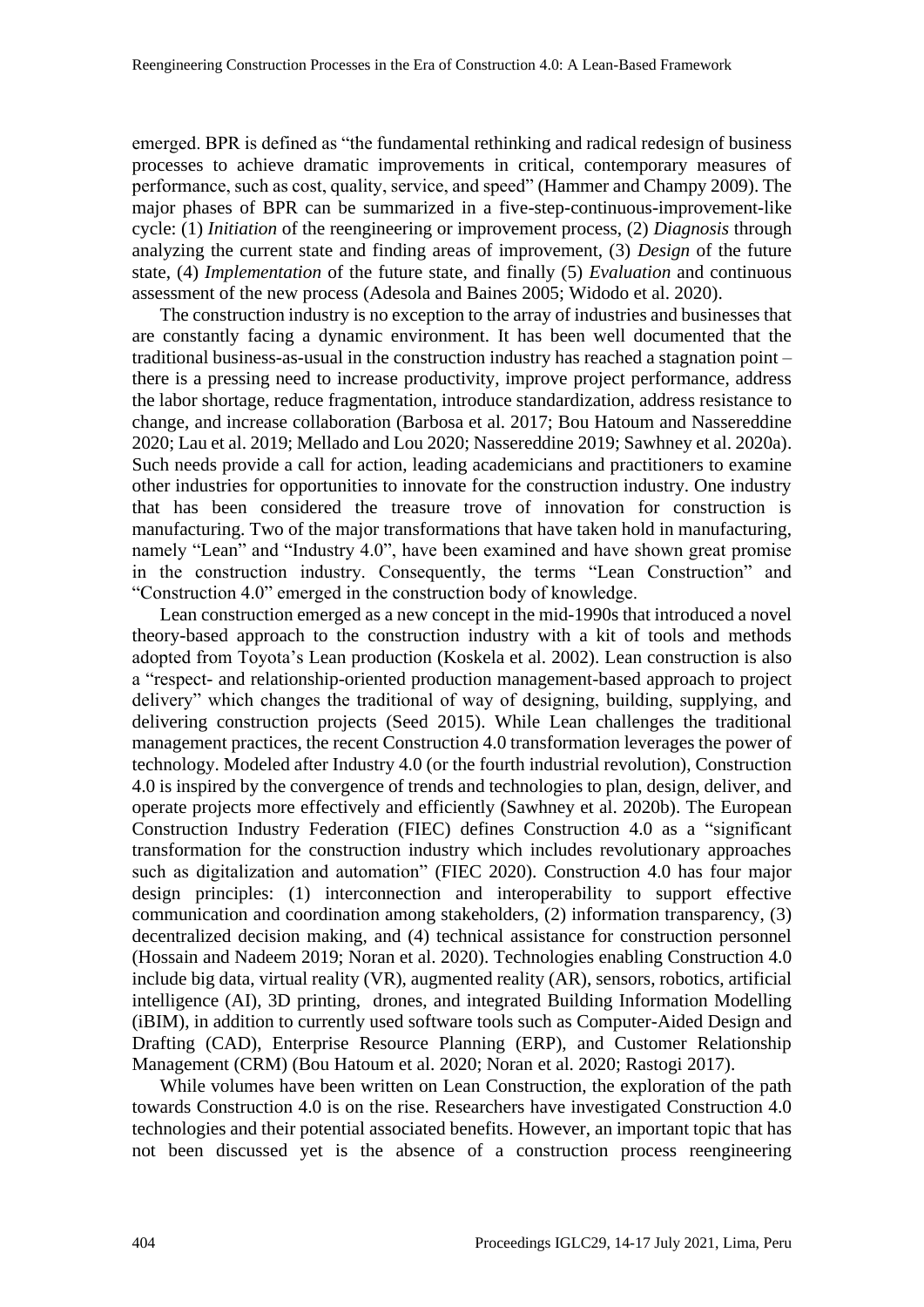methodology that accounts for the proper integration of the technologies (Oesterreich and Teuteberg 2016). Existing construction processes have been mostly designed before current technologies became available, and thus, cannot undergo transformations without being reengineered (El Jazzar et al. 2020). While technology integration is at the core of the needed process reengineering methodology, focusing solely on technology has the potential to fail in the construction industry (Love et al. 1996). For this methodology to be a recipe for success, it should be three-pronged and combine technology, human, and organizational aspects (Love et al. 1996). Additionally, the methodology should leverage and be supported by existing transformations to maximize the expected value. Therefore, this paper, which is part of an ongoing study, proposes a holistic conceptual framework that leverages on Lean construction to reengineer construction processes in the era of Construction 4.0. The framework, named "Construction 4.0 Process Reengineering" or "CPR4.0", is developed for construction companies to assist them in their Construction 4.0 reengineering efforts.

### **METHODOLOGY**

The methodology adopted to develop the framework follows a design science approach that can be summarized in four tasks: (T1) reviewing the existing research corpus to understand construction industry transformations and highlight gaps in existing process reengineering methodologies, (T2) presenting a new framework to reengineer construction processes, (T3) verifying the framework with subject matter experts through interviews and surveys, and (T4) validating the framework through applying it on a reallife construction process. This paper will be limited only to T2, where an initial draft of the framework will be presented, and its lean aspect will be discussed.

## **PROPOSED FRAMEWORK**

#### **RATIONAL AND VISION BEHIND CPR4.0**

The growing need for change and improvement has led the construction industry to embrace technologies to shape its future. Therefore, the proposed CPR4.0 framework is envisioned as a vehicle that can assist in moving the construction industry towards its future. CPR4.0 provides a holistic framework to reengineer construction processes while properly and effectively integrating technology. In the discourse about the future, the "Futures Triangle" methodology was put fore to map the anticipated future. Developed by Inayatullah (2008), the Futures Triangle (as illustrated in the left of Figure 1) maps the competing dynamics between the past, present, and future contexts. Each dimensions represent a set of drivers or factors that interact to contribute to the plausible future.

When considering CPR4.0, the equilibrium between the three dimensions is crucial for reaching the plausible future. The three dimensions labelled as weight of the past, push of the present, and pull of the future are described below:

The weight of the past, or the hindsight into the past, is represented by the resistance to change that is embedded in the construction industry and hesitance to adopt new technologies. The industry still relies on its traditional and conventional methods and processes resulting in a poor performance record as compared to other industries. Thus, the proposed framework will thoroughly understand the current state of the process to remove all constraints that may hinder the desired future process.

The push of the present, or the insight into present day, is represented by the current trends and quantitative drivers that are pushing for reengineering the construction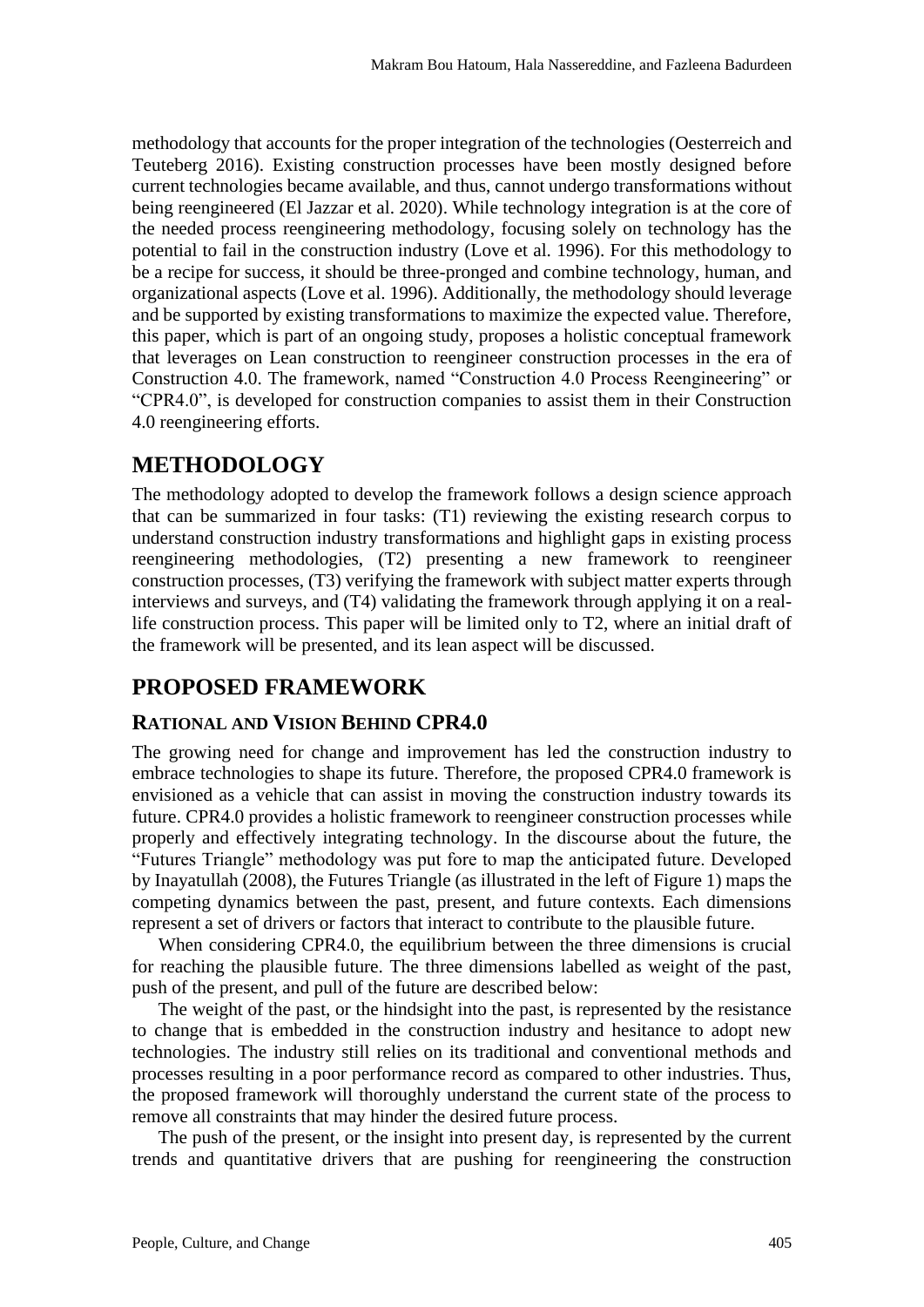processes. Examples of these trends include industry fragmentation, labour shortage, aging workforce, low productivity, and cost and schedule overruns. These drivers describe the current landscape of the construction industry, provide momentum for the future, and need to be carefully examined and accounted for in CPR4.0.

The pull of the future, or the foresight about the future, is envisioned as the enhanced image of the construction industry powered through Construction 4.0. This image of the construction future should empower people and embrace the use of technology in the industry to enable Construction 4.0 potential benefits. Thus, the proposed framework should not only result in a reengineered process that utilizes current technology, but also provide the reengineered process with enough room to adopt change and continuously improve with time.



Figure 1: To the left, Futures Triangle reproduced from Inayutallah (2008); To the right, Schematic Diagram of CPR4.0

#### **FRAMEWORK INSPIRATION**

Lewin (1951) developed a three-stage model for change known as unfreezing-changerefreeze model. The model called the Kurt Lewin Change Management Model is a method to approach change management: (1) find the motivation to change and unfreeze the process, (2) change what needs to be changed to move to a new stage, and (3) refreeze the process and make the change permanent (Wirth 2004). Inspired by this model and the science behind the state of matter, CPR4.0 can be mapped onto the distinct forms in which a matter can exist. As illustrated in Figure 2, reengineering transforms an existing process from its solid state to gas through sublimation, from gas to liquid through condensation, and then from liquid to solid through freezing which marks the beginning of a new cycle of the reengineered process. Within this external cycle, an internal melting-freezing cycle is also introduced to account for continuous improvement. These phases are aligned with the various process reengineering methodologies developed for the construction industry (Cheng and Tsai 2003; Mao and Zhang 2008; Mendonça and McDermott 2000; Serpell et al. 1996) where reengineering is described as a cycle that begins by first selecting the process to change, diagnosing the process by understanding its current state, designing the future state, implementing the designed future state, and continuously evaluating and improving the process. The CPR4.0 phases are explained in the following section, and the detailed elements of the proposed framework are shown in Figure 2.

The schematic diagram of the proposed CPR4.0 illustrates the cycle of fundamentally rethinking and radically redesigning a construction process, an act that has its root in Lean production. In his book about The Toyota Way, Liker identified 14 principles that explain Toyota's unique approach to Lean management and noted that principles are valuable insights that can be applied to any process. Skaar (2019) noted that when reengineering a process, Lean thinking needs to be first promoted and supported before pushing Lean tool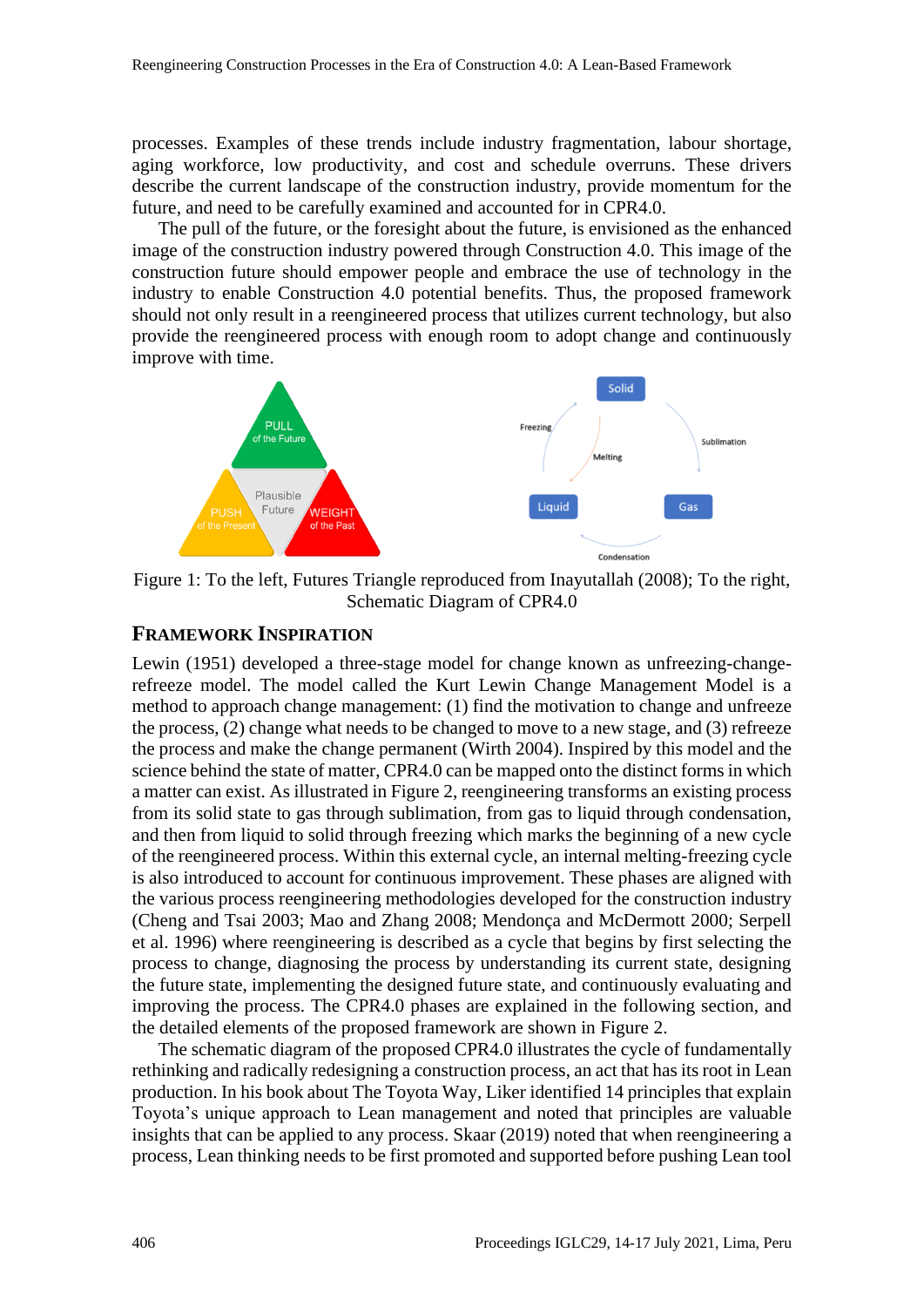into the reengineered process. Imposing Lean tools on process participants may clash with know-how causing resistance to change (Skaar 2019). The focus on the tools rather than the thinking can also misguide the purpose of the reengineering initiative (Skaar 2019). Therefore, Lean thinking and Lean principles need to be instilled into any construction process reengineering effort. Additionally, researchers have indicated that Lean can support Industry 4.0 (Buer et al. 2018; Pagliosa et al. 2019), thus, highlighting that Lean principles must be inculcated into a Construction 4.0 process reengineering methodology. The proposed CPR4.0 framework is discussed in the following section, followed by the integration of the Lean principles across its phases where Sublimation is referred to as Phase I, Condensation as Phase II, and Freezing/Melting cycle as Phase III.

#### **FRAMEWORK PHASES**

A review of the existing reengineering methodologies coupled with the people-processtechnology methodology formed the basis for developing the CPR4.0 framework. Researchers noted that any process reengineering methodology that focuses only on technology has the potential to fail in the construction industry; therefore, combining human, process, and technology aspects was a core idea for building the holistic framework (Love et al. 1996). Thus, each phase of the proposed CPR4.0 framework is discussed in terms of people, process, and technology as detailed in Figure 2. A prerequisite for employing CPR4.0 is for the construction company to choose a process to reengineer. The process is assumed to be in its current solid state having its fixed tasks, participants, end-users, information, technology, and its interactions with the external environment. It should be noted that the selection of the process is outside the scope of this paper.

Once a selection has been made, the chosen process needs to be first understood. Thus, the process is broken down into its smallest particles (i.e., components) to understand its status quo. This breakdown changes the state of the process form solid to gas, and the process is hence called sublimation. The understanding of the process will allow us to map it out for diagnosis and reengineering. The understanding happens at three levels: people, process, and technology.

Then, after mapping out and diagnosing the process, the status quo needs to be changed and the future state envisioned. At this point, the process is being transformed into its liquid state, where the company can control and mold the flow of the process: it can add, modify, reorder, change, and/or remove any of the components of the existing process as the future process is being established. This step is thus called condensation, where the reengineering process moves the existing process from its gas to its liquid state.

After that, once the future state is mapped out and all constraints are removed, the future state process can be implemented. Implementing the new process means fixing its components, so the liquid state is now frozen to a new solid-state process.

Finally, the process needs to be monitored for success. If the success metrics are not achieved, the process is melted again to the liquid phase for changes. The process can also be melted for improvement, or if external factors such as the rise of new technology can impact the process. This melting/freezing cycle is thus a representation of the continuous improvement cycle.

#### **MAPPING OF LEAN PRINCIPLES**

Principle 1 – "Base your management decisions on a long-term philosophy, even at the expense of short-term financial goals" (Phases I, II, and III): Basing decisions on a "long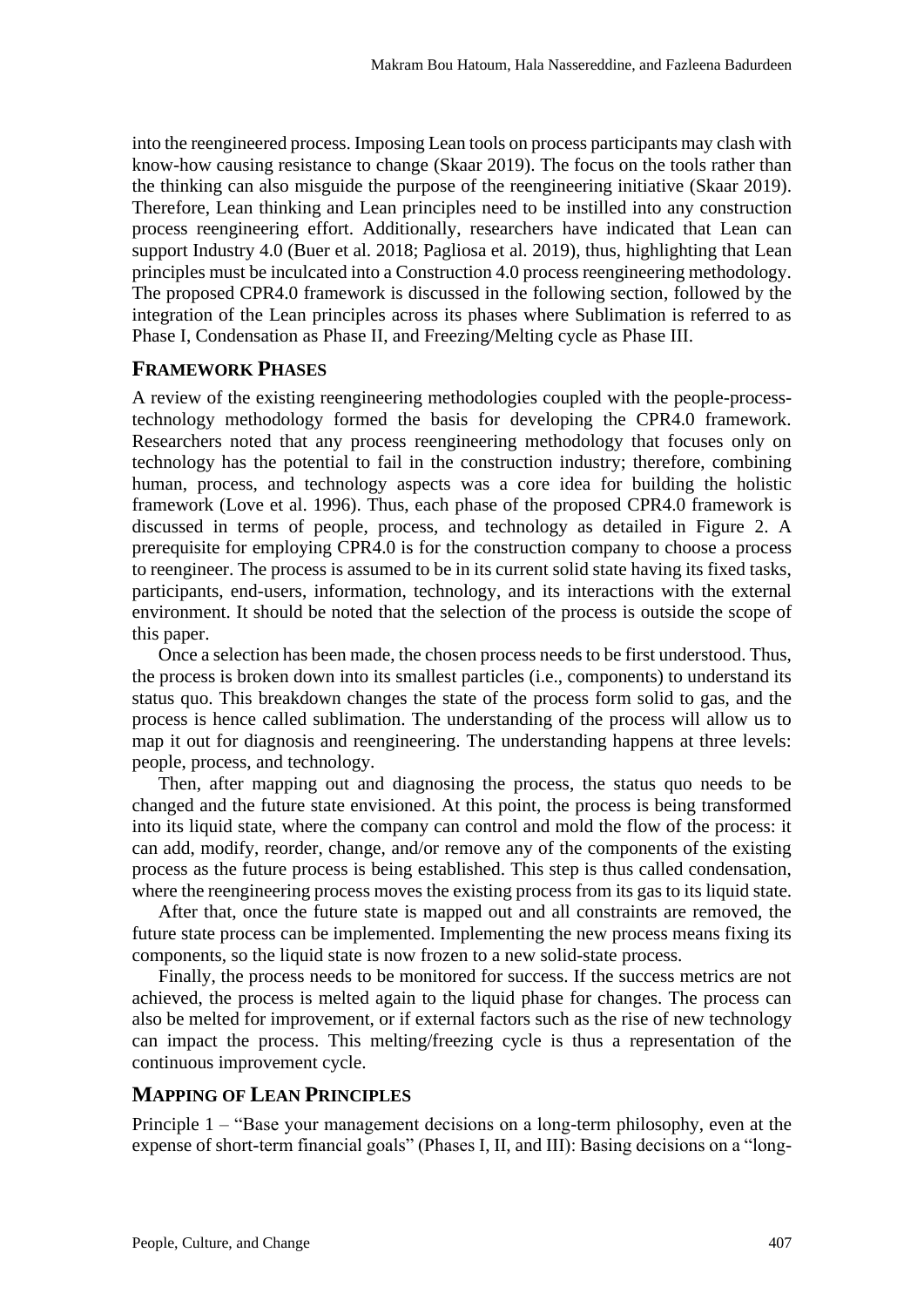term philosophy" should be applied throughout the entire framework. Every decision taken in any phase should not hinder the tasks or the work happening in the subsequent phases.

Principle 2 – "Create a continuous process flow to bring problems to the surface" (Phase II): Creating continuous flow when designing the future state of the process is crucial. This can be achieved by removing waste and creating an uninterrupted flow of materials and information needed for the different tasks of the process (Intrieri 2018). Once this is achieved in Phase II, it will automatically be implemented in Phase 3 where the envisioned process is continuously evaluated and improved.

Principle 3 – "Use pull systems to avoid overproduction" (Phase II): Using the "pull" system is essential in Phase II. When envisioning the future state of the process, information for example should be provided to people or technology when needed (Liker 2004). In other words, it is important to pull information from later phases to be used earlier in the framework.

Principle 4 – "Level out the workload, i.e. heijunka" (Phase II): Levelling out the workload (Heijunka) is important in Phase II when envisioning the future process. For example, roles and responsibilities should be distributed between people in a manner that keeps them focused on performing added-value work without being overburdened (Intrieri 2018; Kilpatrick 2003).

Principle 5 – "Build a culture of stopping to fix problems, to get quality right the first time" (Phases II and III): Building a culture to stop and fix problems (Jidoka) is applicable to Phases II and III. When envisioning the future state, people should be trained to detect problems and quickly solve them and provide countermeasures. Technologies being considered should also assist in doing so (Intrieri 2018). Applying this principle can reduce rework and detect errors to eliminate or mitigate them early (Nikakhtar et al. 2015).

Principle 6 – "Standardized tasks and processes are the foundation for continuous improvement and employee empowerment" (Phases I and II): Standardizing tasks can be of great help in Phases I and II. This would help those involved in the reengineering effort to understand all the necessary tasks and their requirements. It would also help detect waste and creating the process blueprints. Additionally, standardizing the thought process can ensure buy-in from and alignment among all involved parties.

Principle 7 – "Use visual control so no problems are hidden" (Phases I, II, and III): Using visual control is extremely important through the entire phases of the framework. It can facilitate discussing ideas, solving problems, standardizing tasks, mapping processes, and reporting progress.

Principle 8 – "Use only reliable, thoroughly tested technology that serves your people and processes" (Phases II and III): Using technology that will not disturb the process is key to a practical reengineering effort. Technology should be reliable, predictable, and able to serve both the people and the process (Liker 2004).

Principle 9 – "Grow leaders who thoroughly understand the work, live the philosophy, and teach it to others" (Phases I, II, and III): Empowering leaders or "champions" who advocate for the use of technology and motivate people to change is essential for the reengineering process (Andipakula 2017). A strong champion would be able to motivate co-workers to overcome their hesitance, try new things outside their comfort zone, and direct the efforts towards achieving the common objective(s) (Shohet and Frydman 2003).

Principle 10 – "Develop exceptional people and teams who follow your company's philosophy" (Phases I, II, and III): Developing exceptional people and cross functional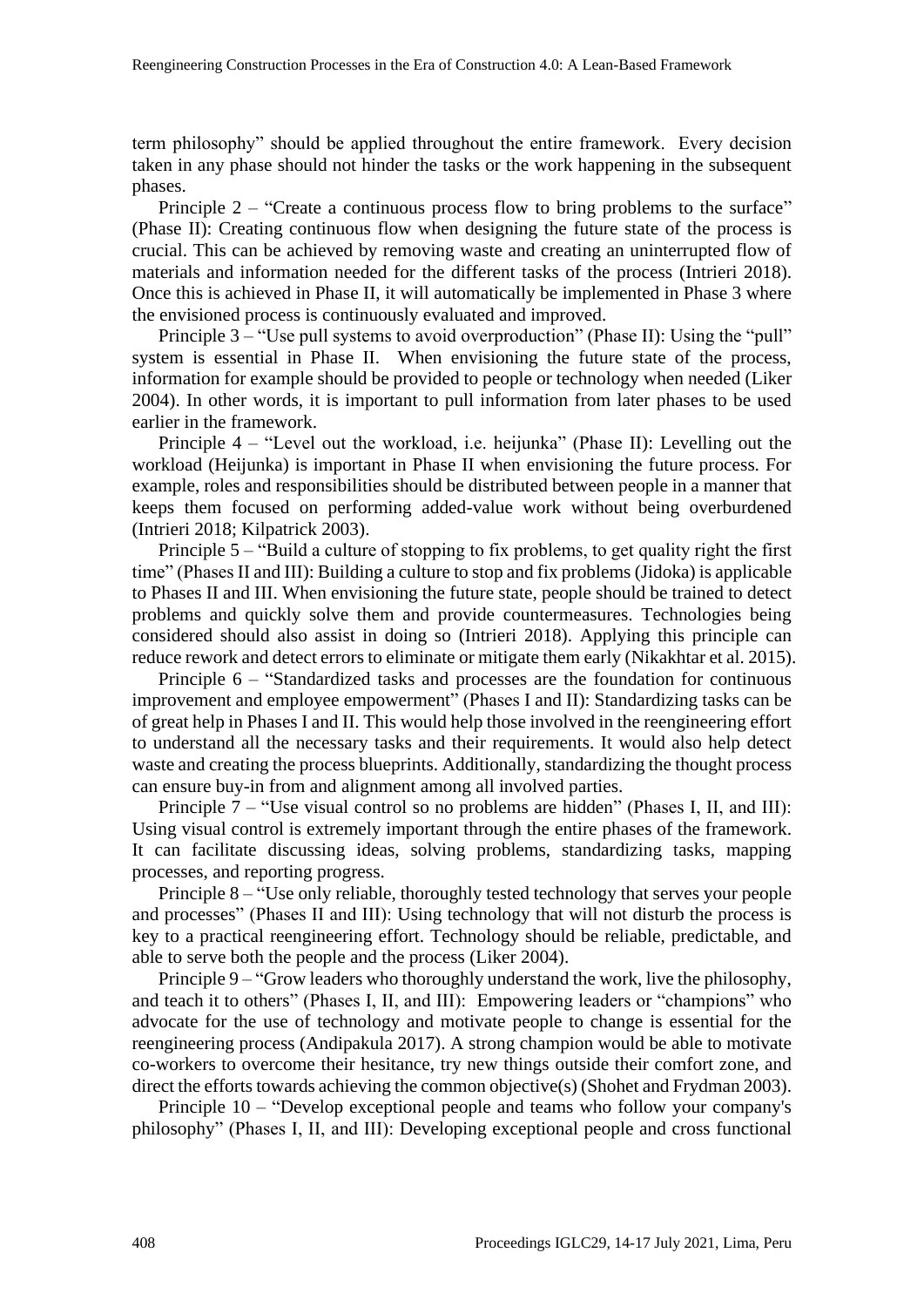teams that work together in all three Phases is a must for a seamless transfer of knowledge and implementation of the premise of framework.

Principle 11 – "Respect your extended network of partners and suppliers by challenging them and helping them improve" (Phases I, II, and III): Respecting the extended network of partner and suppliers is important through ought the entire reengineering process. The needs of stakeholders affected by the process should be investigated in both the current and future stat. Moreover, the reengineered process should aim to empower and assist the external entities affected by the future state process. For example, a contractor implementing a certain technology can assist the subcontractors in adopting that technology as well, especially if it serves projects and enhances the work.

Principle 12 – "Go and see for yourself to thoroughly understand the situation" (Phases I, II, and II): Go and see for yourself (Genchi Genbutsu) must be practiced throughout the three Phases. Those involved in the process and those impacted need to be engaged in the reengineering effort to ensure that the process is being improved for the greater benefits of everyone (Intrieri 2018).

Principle 13 – "Make decisions slowly by consensus, thoroughly considering all options and then implement rapidly" (Phase II): Making decisions slowly and implementing them rapidly (Nemawashi) can be leveraged in Phase II. People responsible for change should take their time in analysing the current state and making decisions for the future ones. Once all decisions are taken carefully and thoroughly, implementing the new process should be rapid.

Principle 14 – "Become a learning organization through relentless reflection and continuous improvement" (Phases I, II, and III): Using reflection (Hansei) and continuous improvement (Kaizen) should be an integral part of the framework from beginning to end. People participating in the reengineering initiative should continuously reflect on their work and asses their progress to learn from mistakes and improve their future performance.

### **CONCLUSIONS AND FUTURE WORK**

Achieving a plausible future for the construction industry is a long journey. Lean Construction and Construction 4.0 are two major transformations that play a central role in rethinking existing construction processes to empower construction personnel and leverage the power of technology. While the importance of Construction 4.0 has been highlighted, the "how" component of achieving a Construction 4.0 state has not been yet discussed. A process reengineering methodology is needed to assist construction companies in adopting technologies. This paper is a first step of an ongoing effort to meet the need of the construction industry. This paper proposes a holistic conceptual framework to reengineer construction processes in the Construction 4.0 era. The proposed Construction 4.0 Process Reengineering (CPR4.0) framework, which embodies the Futures Triangle methodology and is inspired by Kurt Lewin Change Management Model, consists of three phases that build on existing reengineering methodologies, peopleprocess-technology methodology, and Lean principles. Each phase of CPR4.0 consists of several tasks which, collectively, lead to a reengineering a process through the lens of Construction 4.0. The work presented in this paper is conceptual and will be expanded on in two future steps: verify the framework through structured interviews with subject matter experts and validate the applicability of CPR4.0 through an implementation in action case study.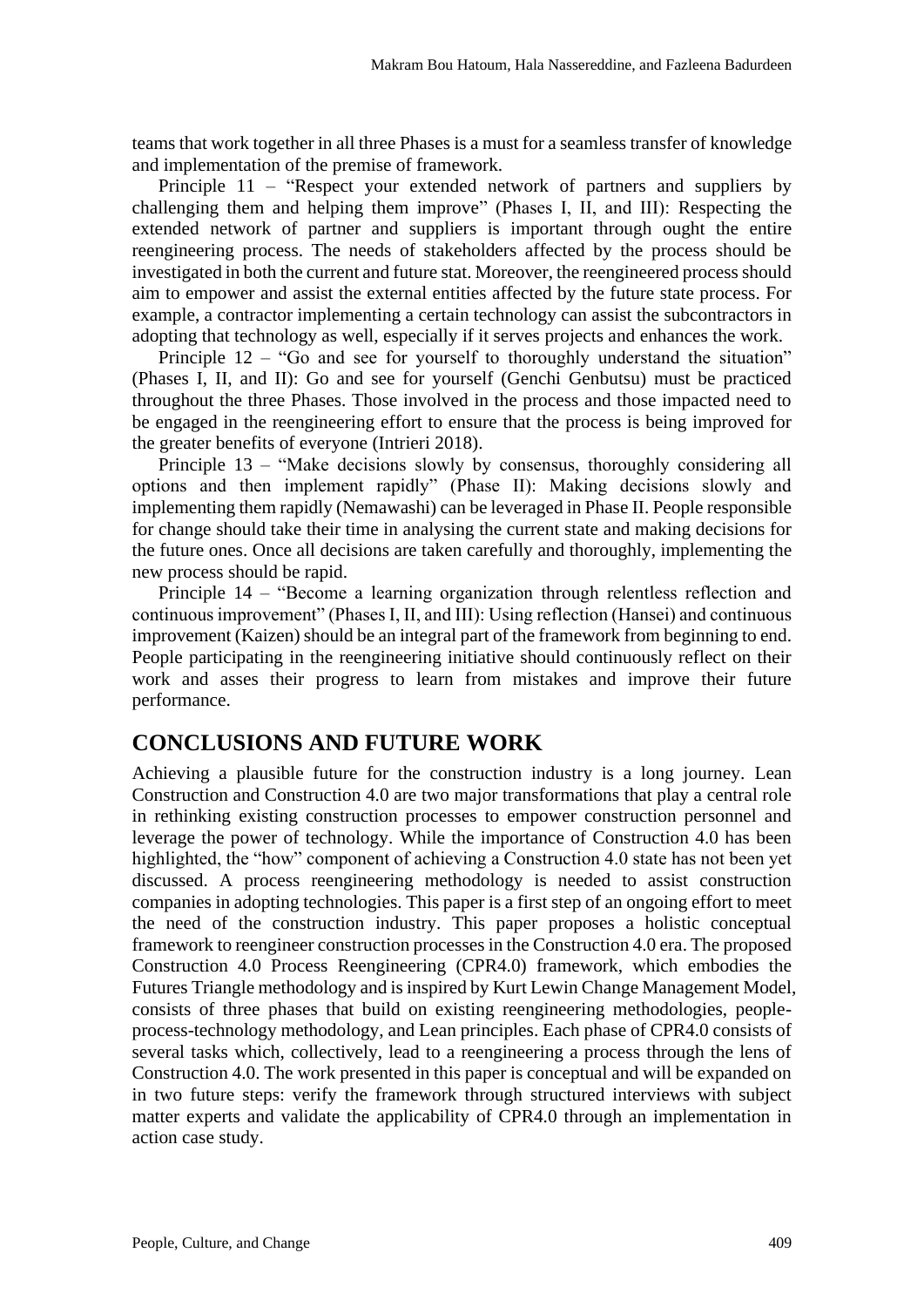

Figure 2: Proposed CPR4.0 Framework

#### **REFERENCES**

- Adesola, S., and Baines, T. (2005). "Developing and evaluating a methodology for business process improvement." *Business Process Management Journal*, Emerald Group Publishing Limited, 11(1), 37–46.
- Andipakula, T. (2017). "Case study of barriers inhibiting the growth of information and communication technology (ICT) in a construction firm, A." PhD Thesis, Colorado State University.
- Barbosa, F., Woetzel, J., Mischke, J., Ribeirinho, M. J., Sridhar, M., Parsons, M., Bertram, N., and Brown, S. (2017). *Reinvinting Construction: A Route to Higher Productivity*. McKinsey Global Institute.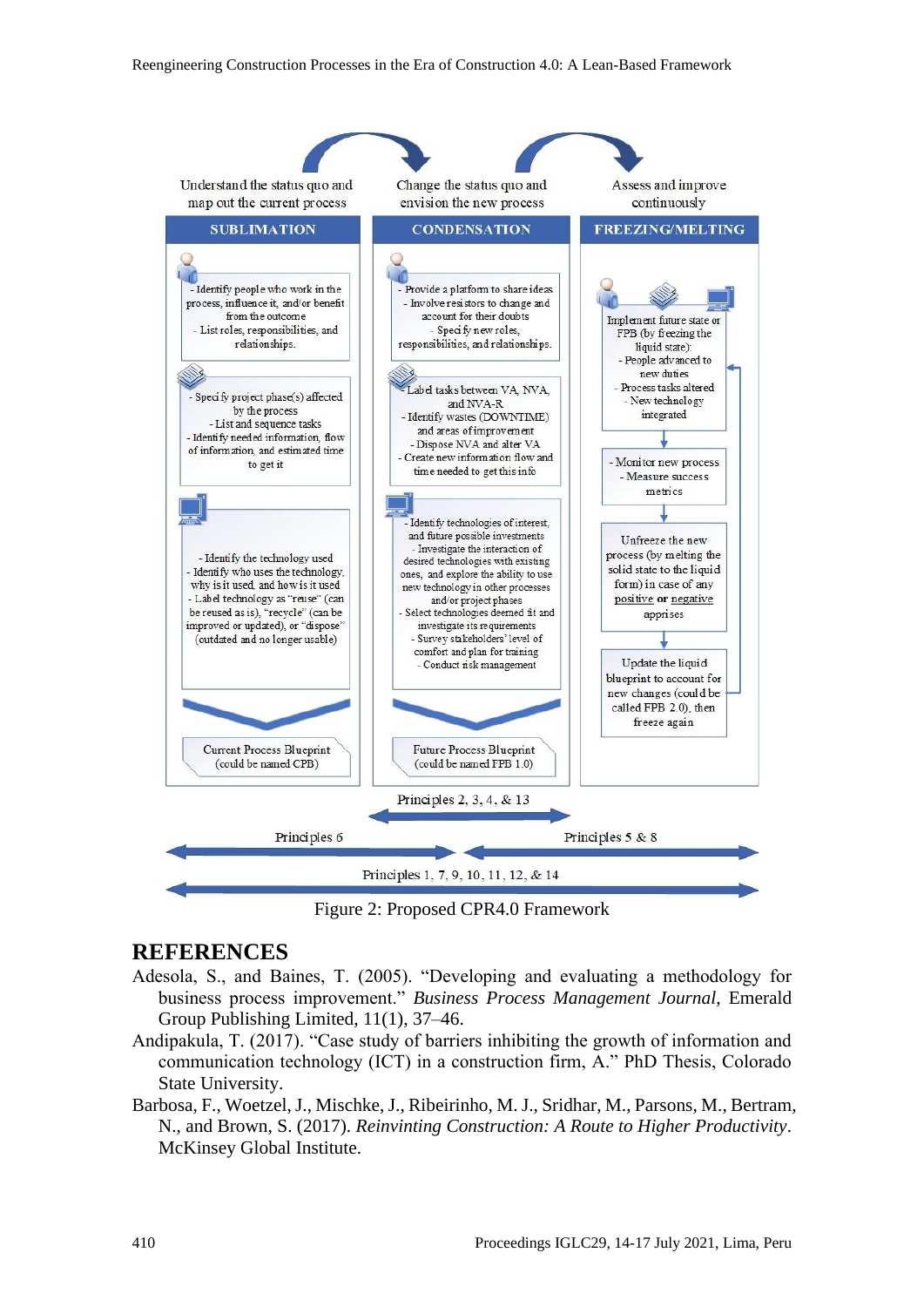- Bou Hatoum, M., and Nassereddine, H. (2020). "Developing a Framework for the Implementation of Robotics in Construction Enterprises." *EG-ICE 2020 Proceedings: Workshop on Intelligent Computing in Engineering*, Germany, 453–462.
- Bou Hatoum, M., Piskernik, M., and Nassereddine, H. (2020). "A Holistic Framework for the Implementation of Big Data throughout a Construction Project Lifecycle." *Proceedings of the 37th International Symposium on Automation and Robotics in Construction (ISARC)*, Kitakyushu, Japan, 1299–1306.
- Buer, S.-V., Strandhagen, J. O., and Chan, F. T. (2018). "The link between Industry 4.0 and lean manufacturing: mapping current research and establishing a research agenda." *International Journal of Production Research*, Taylor & Francis, 56(8), 2924–2940.
- Cheng, M.-Y., and Tsai, M.-H. (2003). "Reengineering of construction management process." *Journal of construction engineering and management*, American Society of Civil Engineers, 129(1), 105–114.
- El Jazzar, M., Urban, H., Schranz, C., and Nassereddine, Ha. (2020). "Construction 4.0: A Roadmap to Shaping the Future of Construction." *Proceedings of the 37th International Symposium on Automation and Robotics in Construction*, Kitakyshu, Japan, 1314–1321.
- FIEC. (2020). "Digitalisation, Construction 4.0 and BIM." *European Construction Industry Federation Priorities*.
- Hammer, M., and Champy, J. (2009). *Reengineering the Corporation: A Manifesto for Business Revolution*. Zondervan.
- Hossain, M. A., and Nadeem, A. (2019). "Towards digitizing the construction industry: State of the art of construction 4.0." *Proceedings of International Structural Engineering and Construction ·*, ISEC Press.
- Inayatullah, S. (2008). "Six pillars: futures thinking for transforming." *Foresight*, Emerald Group Publishing Limited, 10(1), 4–21.
- Intrieri, C. (2018). "14 Principles of Lean Toyota Production System (TPS)." *Flevyblog*.
- Kilpatrick, J. (2003). "Lean Principles." *Utah Manufacturing Extension Partnership*, 68(1), 1–5.
- Koskela, L., Howell, G., Ballard, G., and Tommelein, I. (2002). "The foundations of lean construction." *Design and construction: Building in value*, Oxford, UK: Butterworth-Heinemann, Elsevier, 291, 211–226.
- Lau, S. E. N., Zakaria, R., Aminudin, E., Saar, C. C., Abidin, N. I. A., Roslan, A. F., Abd Hamid, Z., Zain, M. Z. M., and Lou, E. (2019). "Identification of roadmap of fourth construction industrial revolution." *IOP Conference Series: Materials Science and Engineering*, IOP Publishing, 012029.
- Lewin, K. (1951). *Field theory in social science: selected theoretical papers (Edited by Dorwin Cartwright.).* Harpers.
- Liker, J. K. (2004). *The Toyota Way: 14 Management Principles drom the World's Greatest Manufacturer*. McGraw-Hill.
- Love, P. E. D., MAcSporran, C., and Tucker, S. N. (1996). "The Application of Information Technology by Australian Contractors: Toward Process Re-Engineering." *4th Annual Conference of the International Group for Lean Construction*, Birmingham, UK.
- Mao, X., and Zhang, X. (2008). "Construction process reengineering by integrating lean principles and computer simulation techniques." *Journal of construction Engineering and Management*, American Society of Civil Engineers, 134(5), 371–381.